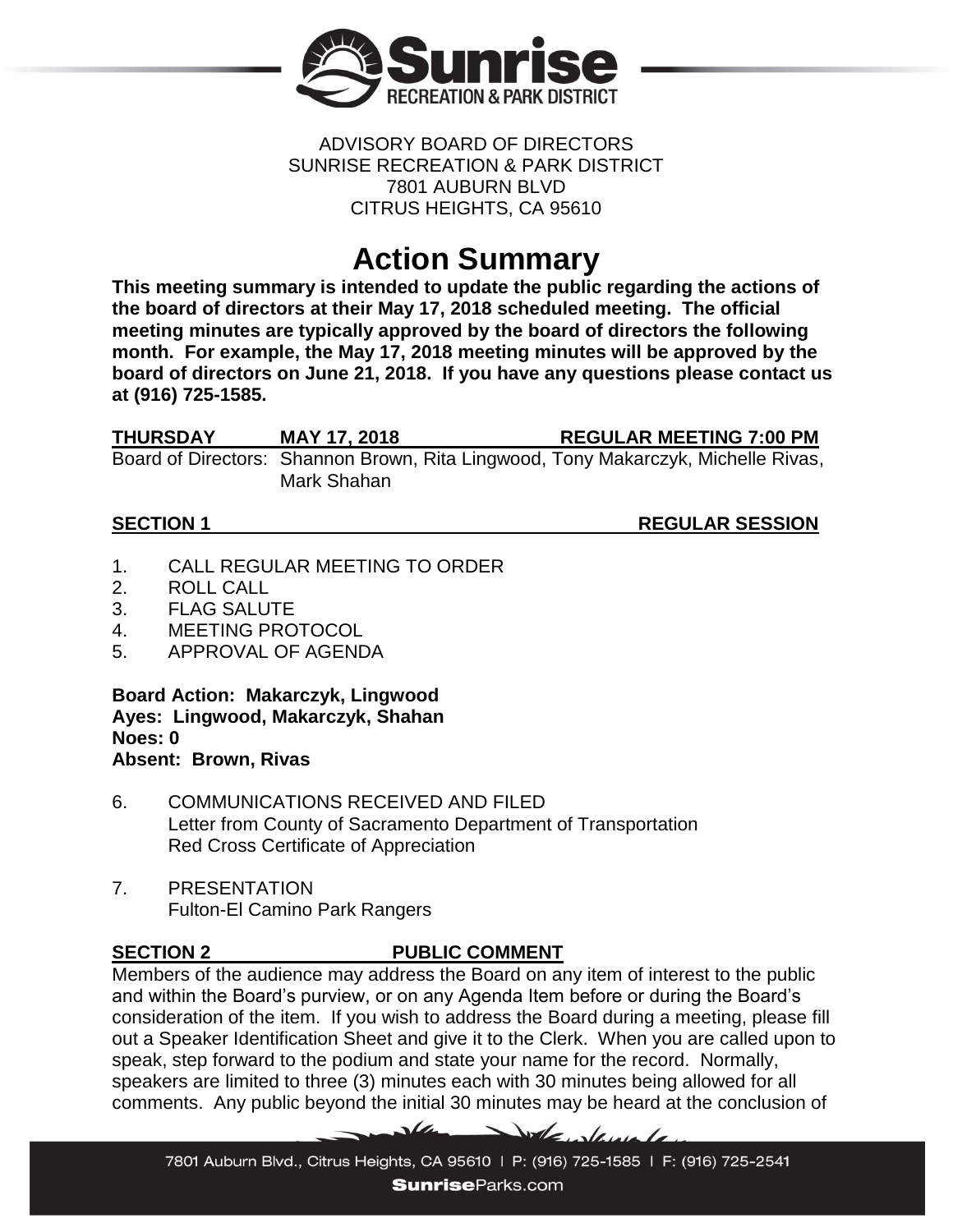

the agenda. The Chairperson has the discretion to lengthen or shorten the allotted times.

### **SECTION 3 CONSENT MATTERS**

The consent matters are acted upon as one unit.

- 1. Approval of minutes from the Advisory Board of Directors meeting for April 19, 2018. [Board Minutes](https://www.sunriseparks.com/files/92ec91595/Minutes+4-19-18.pdf)
- 2. Approval of minutes from the Advisory Board of Directors special meeting for April 9, 2018. [Board Minutes](https://www.sunriseparks.com/files/0cf758dc9/Minutes+4-9-18.pdf)
- 3. Approval of 2017-2018 April Financial Report.
- 4. Approval of billing and refund report for April 2018.
- 5. Approval of Operation Report for April 2018.

[Operations Report](https://www.sunriseparks.com/files/181035061/Operations+Report+April+2018..pdf)

- 6. Approval of 2018/19 Contract with Asian Community Center to provide Senior Nutrition and Meals on Wheels. [Staff Report](https://www.sunriseparks.com/files/700dbe9b9/Board+Report+05-17+Asian+Community+Center.pdf) | [Contract](https://www.sunriseparks.com/files/0c2f2bf4f/Sunrise+District-Rusch+Park+2018-2019.pdf)
- 7. Approval of Resolution No. 18-003 to apply for a grant in the amount not to exceed \$1.5 million from the State of California's Climate Investments Urban Greening Program and authorize the District Administrator to sign all documents. [Staff Report](https://www.sunriseparks.com/files/88a49d4d2/2018+Urban+Greening+Project+Cabana+Park.pdf) | [Resolution No. 18-003](https://www.sunriseparks.com/files/e838c8cf5/Resolution+No.+18-003.pdf)

**Board Action: Makarczyk, Lingwood Ayes: Lingwood, Makarczyk, Rivas, Shahan Noes: 0 Absent: Brown**

# **SECTION 4 ADMINISTRATION BUSINESS**

8. By motion, approve the Audit for Fiscal year ending June 30, 2017 and forward to the County of Sacramento for filing.



**Board Action: Rivas, Lingwood Ayes: Lingwood, Makarczyk, Rivas, Shahan Noes: 0 Absent: Brown**